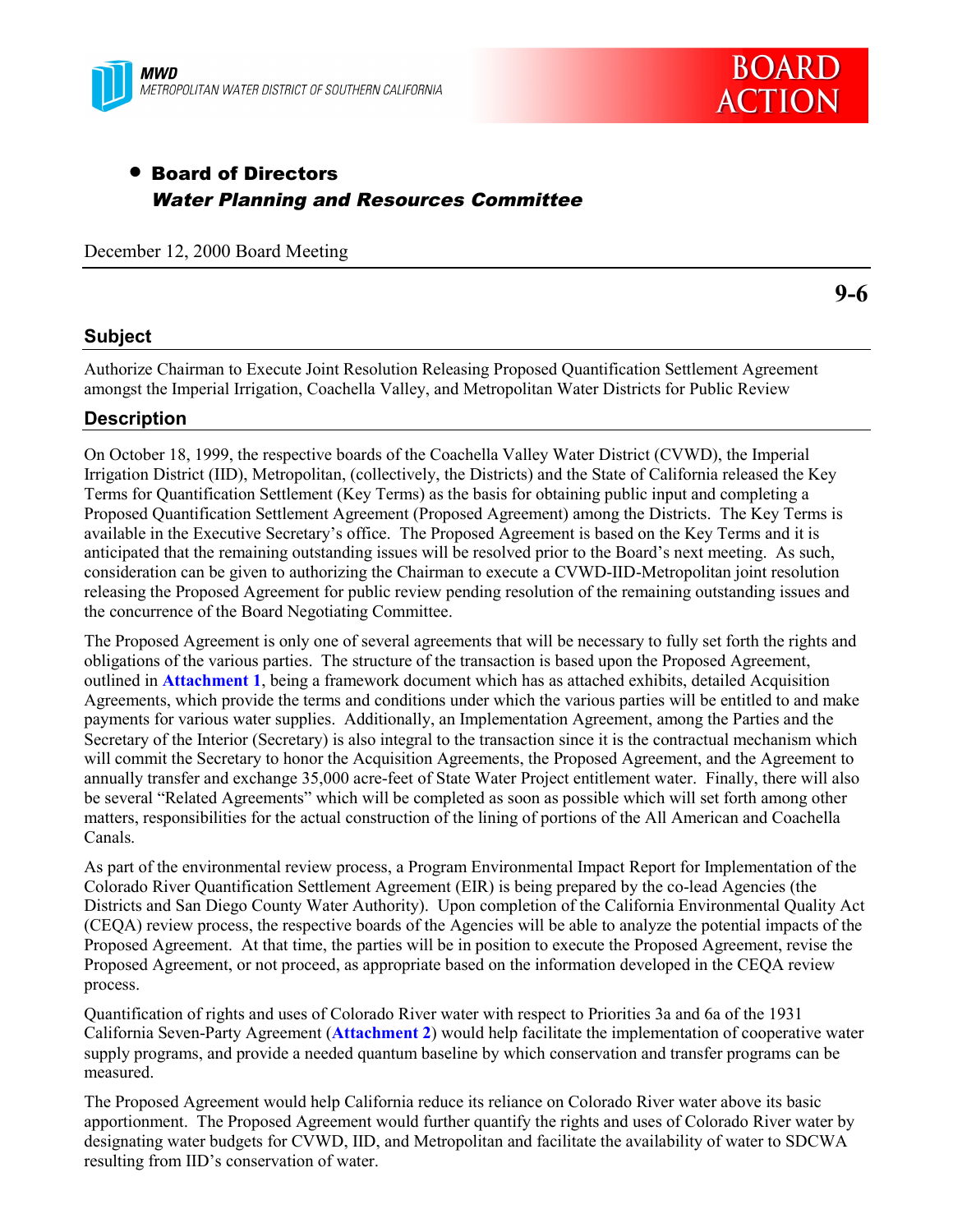Under the Proposed Agreement, when California is limited to 4.4 million acre-feet (maf) per year, Metropolitan, under the third, fourth, and fifth priorities, would be able to receive from 771,000 to 851,000 acre-feet per year with transfers and other adjustments. Beyond that and when surplus water and unused apportionments and entitlements of others are not available, supplies from storage and conjunctive use programs, other cooperative water supply programs, and intermittent option supply programs would be substituted to permit delivery of 1.25 maf through the Aqueduct. Water could be withdrawn from the Hayfield Groundwater Storage Program or groundwater storage programs such as the proposed Cadiz Program or potential programs with the Arizona Water Banking Authority and CVWD or in Chuckwalla Valley. Water would be placed in or withdrawn from storage and conjunctive use programs through the coordinated operation and management of water supplies.

The Agencies have been actively engaged in the process leading to the drafting of the Proposed Agreement. To date, a number of milestones have been reached with respect to implementing the Key Terms. These include:

- Drafts of necessary documents were sufficiently defined to form the basis for the environmental reviews.
- The Agencies entered into a Co-Lead Agency Agreement for the preparation and funding of the CEQA Program EIR to address the cumulative and indirect effects of provisions of the Proposed Agreement.
- The National Environmental Policy Act and CEQA environmental reviews for a number of projects which are components of the Proposed Agreement are under way.
- A draft of California's Colorado River Water Use Plan has been released for public review and comment.
- The U.S. Bureau of Reclamation (Reclamation) released its Colorado River Interim Surplus Criteria Draft Environmental Impact Statement (EIS) and the public comment period closed on September 8.
- Representatives of the Governors of the Colorado River Basin states have provided information to Reclamation on the proposed adoption of Colorado River interim surplus guidelines which has been published in the Federal Register.
- An interagency coordinating committee has been formed and the Coachella Canal Lining Project Revised and Updated Draft EIS/EIR was released on September 22 by Reclamation and CVWD for a 60-day public review period, which closed on November 21.
- General agreement has been reached with representatives of the Basin states on inadvertent consumptive use, overruns, and paybacks.
- Discussions and work have been initiated on the development of a potential long-term Palo Verde Irrigation District/Metropolitan cooperative water supply program.
- Funding, construction, and conserved water allocation agreements are being finalized with respect to lining portions of the All American Canal and Coachella Canal.

In addition to completion of the environmental review process, a number of conditions precedent need to be satisfied prior to the Proposed Agreement becoming effective. The conditions precedent are listed in **Attachment 3**.

## **Policy**

At its October 18, 1999 meeting, the Board approved the use of the Key Terms as the basis for drafting the Proposed Quantification Settlement Agreement among the parties to the Key Terms (Minute Item 43767).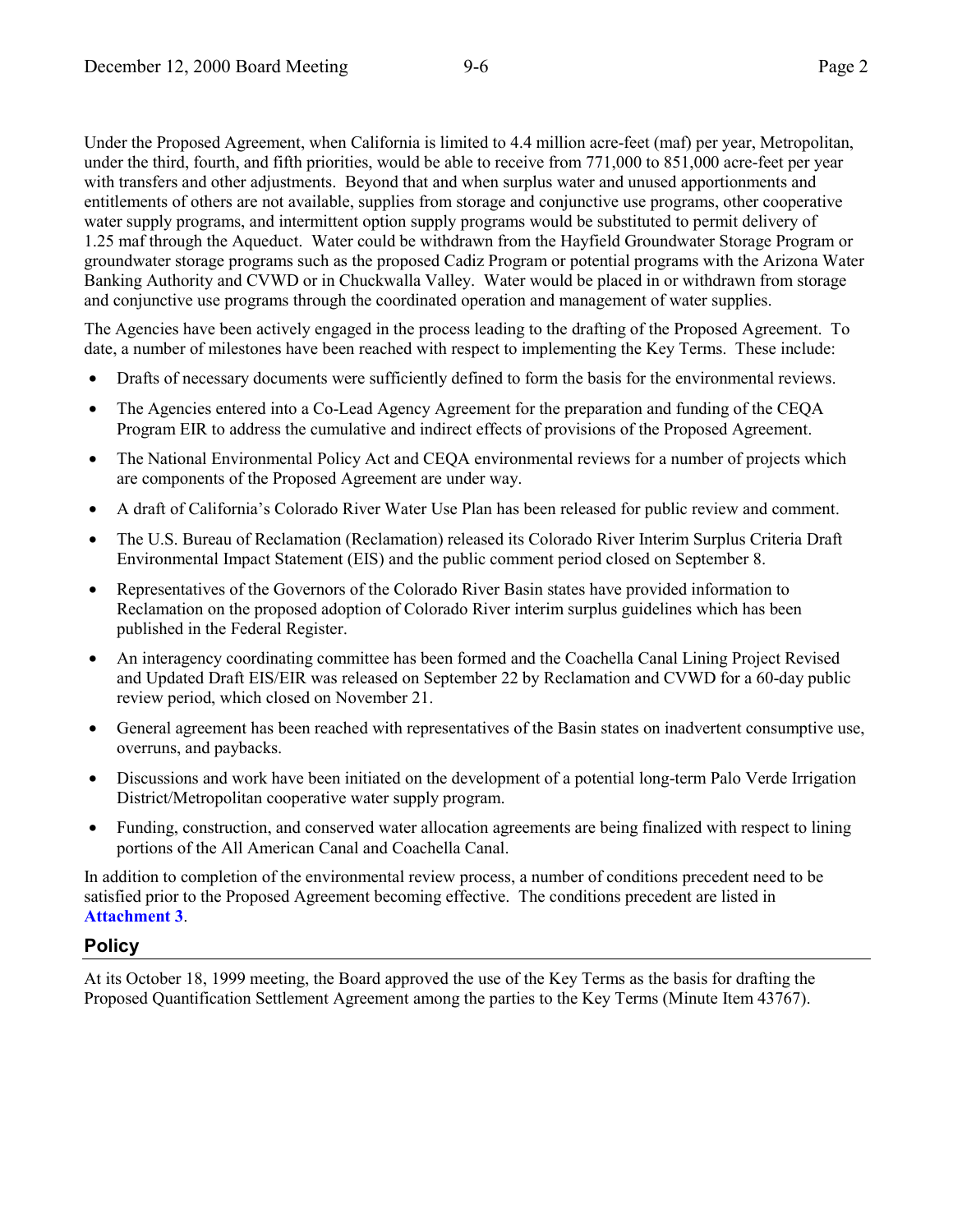## **Board Options/Fiscal Impacts**

#### **Option #1**

Authorize the Chairman to execute the attached joint CVWD, IID, and Metropolitan resolution **(Attachment 4)** releasing the Proposed Quantification Settlement Agreement, the three basic Acquisition Agreements, and the Implementation Agreement for public review pending resolution of the remaining outstanding issues and the concurrence of the Board Negotiating Committee.

**Fiscal Impact**: None. Consideration of subsequent agreements would entail fiscal impacts which will be reported to the Board at the time authorization to enter into each agreement is presented for the Board's consideration.

#### **Option #2**

Do not authorize the Chairman to execute a joint CVWD, IID, and Metropolitan resolution releasing the Proposed Quantification Settlement Agreement, the three basic Acquisition Agreements, and the Implementation Agreement for public review pending resolution of the remaining outstanding issues and the concurrence of the Board Negotiating Committee.

**Fiscal Impact:** None. Negotiation of alternative agreement(s) could entail fiscal impacts which would be reported to the Board at the time authorization to enter into each such agreement is presented for the Board's consideration.

### **Staff Recommendation**

Option #1.

12/8/2000 *Stephen N. Arakawa Date*

*Manager, Water Resource Management*

12/11/2000 *General Manager Date*

**Attachment 1 Attachment 2 Attachment 3 Attachment 4**

BLA #60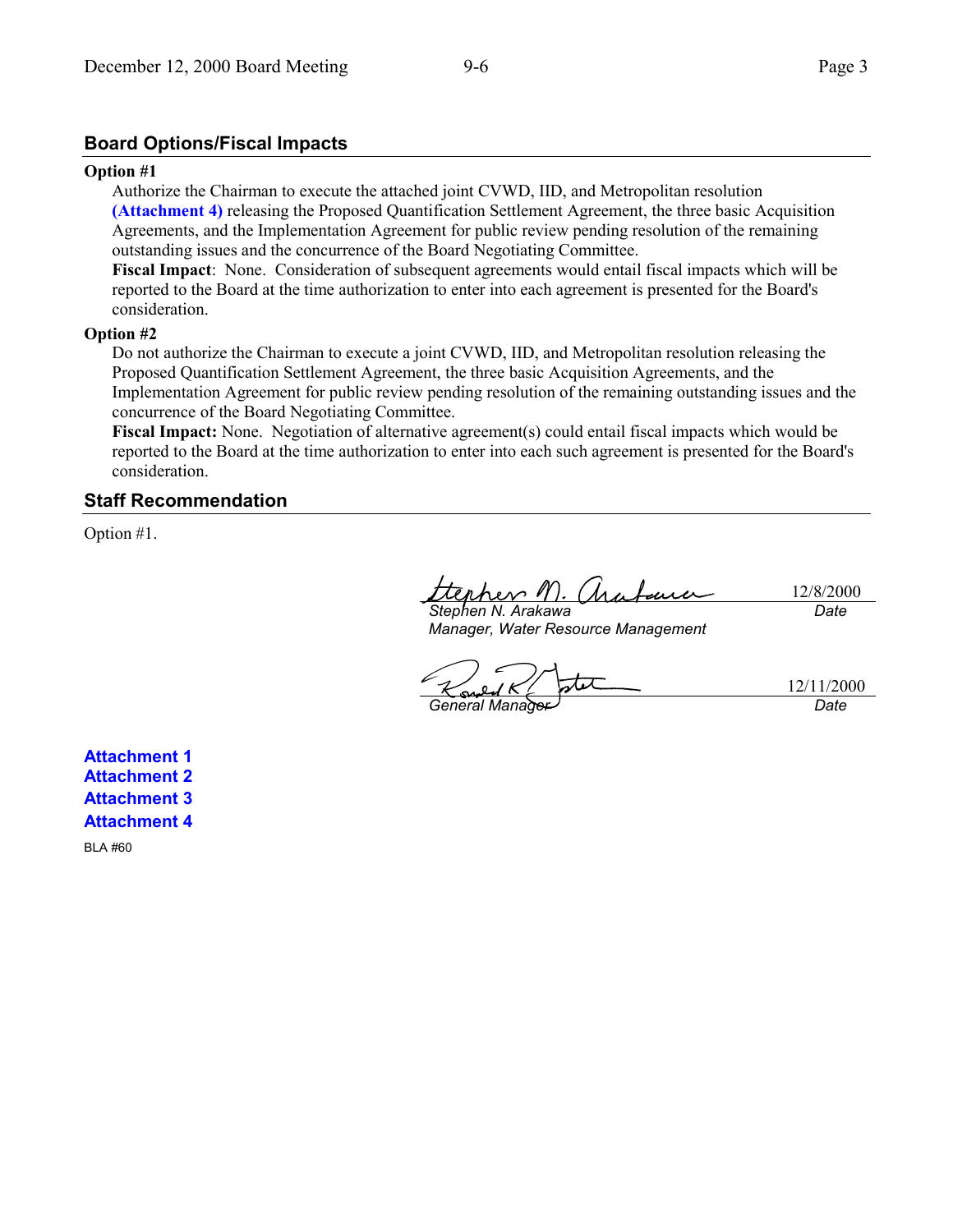## **Proposed Quantification Settlement Agreement Terms**

- 1. Provides for a shift of over 400,000 acre-feet per year from agriculture to principally urban use, through water acquisitions from IID to CVWD, MWD and SDCWA and forbearance of the use of 38,000 acre-feet per year of  $6<sup>th</sup>$  priority water by IID and CVWD for MWD's use.
- 2. Provides the districts the ability to acquire Colorado River water from persons other than the districts without objection, so long as such acquisition does not materially reduce the water available to the districts under the Agreement.
- 3. Caps use of water by IID and CVWD under the third priority.
- 4. Has a term of up to 75 years, and may be extended.
- 5. Provides MWD with the exclusive right to utilize all water below 420,000 acre-feet per year unused by the Palo Verde Irrigation District and the Yuma Project (Reservation Division) collectively, and assigns responsibility for reducing use of Colorado River water to MWD if use by these two entities collectively exceeds this long-term average.
- 6. Provides MWD the first opportunity to be the transferee under any defensive transfer agreement proposed by IID.
- 7. Permits MWD to challenge a proposed IID transfer, other than a transfer of up to 30,000 acre-feet per year within Imperial County, on any grounds so long as that challenge is limited in scope to whether the proposed transfer can be made.
- 8. Provides a permanent water supply of 16,000 acre-feet per year for the San Luis Rey Indian Water Rights Settlement, from the All American and Coachella Canal Lining Projects and the remainder of the water conserved by those projects, 77,700 acre-feet per year, to MWD for the term of the Agreement, except under certain limited circumstances when MWD has sufficient surplus Colorado River water available.
- 9. Addresses deductions from IID, CVWD, and MWD's supplies to permit the Secretary to satisfy use of miscellaneous and Indian present perfected rights by holders of those rights as they were not addressed in the 1931 Seven Party Agreement, the majority of the rights being quantified in 1979.
- 10. Provides that MWD will not: a) pursue any legislative, administrative, or judicial proceeding, or take any other action that would reduce IID's consumptive use entitlement or, b) divert any water that IID is ordered to conserve as the result of a challenge to IID's water supply before year 21 of the quantification period.
- 11. Provides a State Water Project (SWP) entitlement transfer to CVWD through an exchange agreement. MWD and CVWD will exchange 35,000 acre-feet per year of SWP entitlement transfer water for Colorado River water.
- 12. Provides MWD a net yield of up to 90,000 acre-feet per year from the IID-MWD Water Conservation Program over a period of up to 75 years.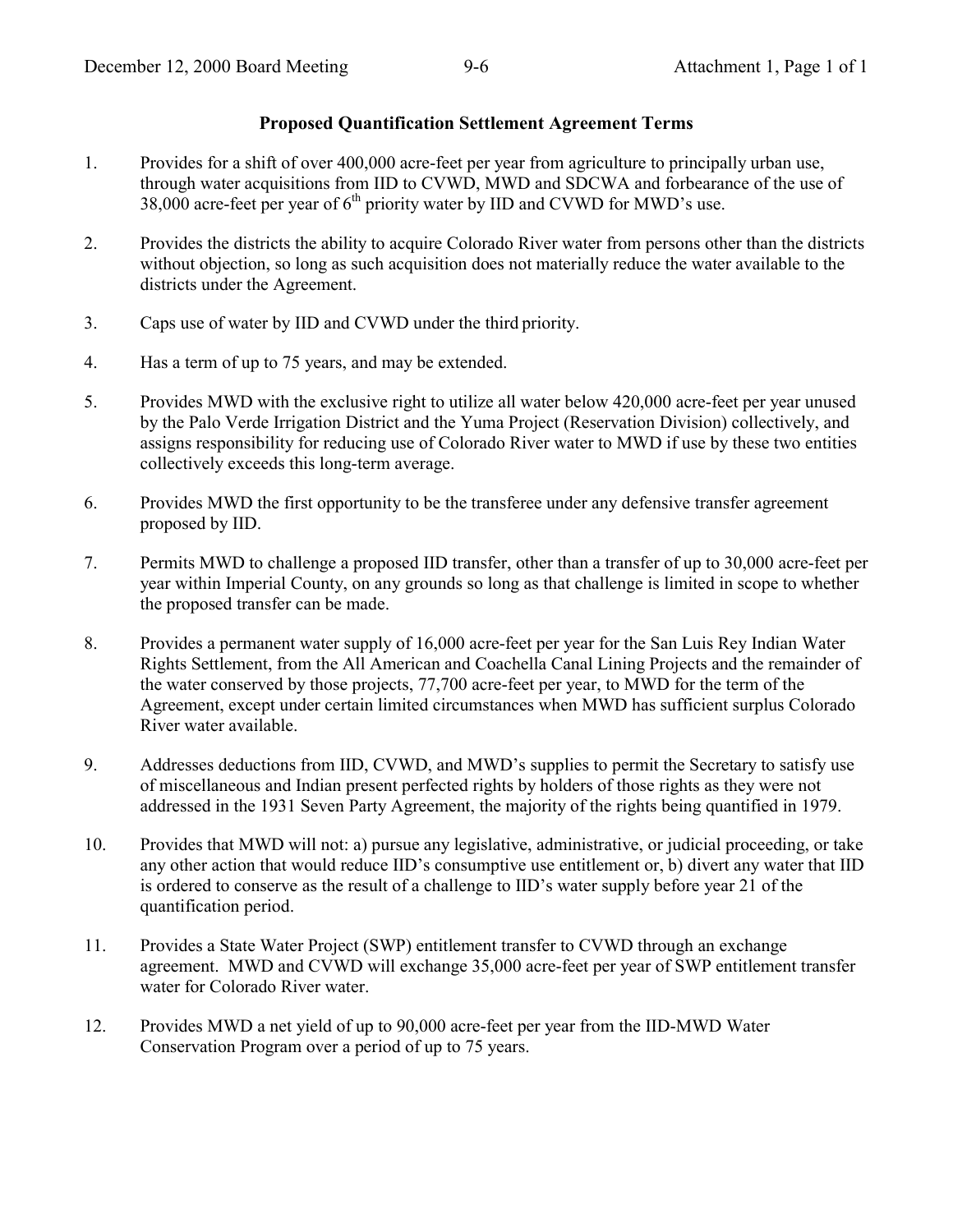# **Priorities in Seven-Party Agreement and Water Delivery Contracts**

| <u>Priority</u>  | <b>Description</b>                                                                                                 | <b>Acre-Feet</b><br><b>Annually</b> |
|------------------|--------------------------------------------------------------------------------------------------------------------|-------------------------------------|
| 1                | Palo Verde Irrigation District gross area of 104,500 acres of land in<br>the Palo Verde Valley                     |                                     |
| $\boldsymbol{2}$ | Yuma Project (Reservation Division) not exceeding a gross area of<br>25,000 acres in California                    |                                     |
| 3(a)             | Imperial Irrigation District and land in Imperial and Coachella<br>Valleys to be served by All American Canal*     | 3,850,000                           |
| 3(b)             | Palo Verde Irrigation District—16,000 acres of land on the Lower<br>Palo Verde Mesa                                |                                     |
| $\boldsymbol{4}$ | Metropolitan Water District of Southern California for use on<br>coastal plain                                     | 550,000                             |
|                  |                                                                                                                    |                                     |
|                  | <b>Subtotal</b>                                                                                                    | 4,400,000                           |
| 5(a)             | Metropolitan Water District of Southern California for use on<br>coastal plain                                     | 550,000                             |
| 5(b)             | City and/or County of San Diego**                                                                                  | 112,000                             |
| 6(a)             | Imperial Irrigation District and land in Imperial and Coachella<br>Valleys to be served by the All American Canal* | 300,000                             |
| 6(b)             | Palo Verde Irrigation District—16,000 acres of land on the Lower<br>Palo Verde Mesa                                |                                     |
| 7                | Agricultural Use in the Colorado River Basin in California                                                         |                                     |

\* Land in the Coachella Valley is served by the Coachella Valley Water District.

**\_\_\_\_\_\_\_\_\_\_\_\_\_\_**

\*\* In 1946, the City of San Diego, San Diego County Water Authority, Metropolitan, and the Secretary entered into a contract in which the right to storage and delivery of Colorado River water vested in the City of San Diego was merged with and added to the rights of Metropolitan under conditions since satisfied.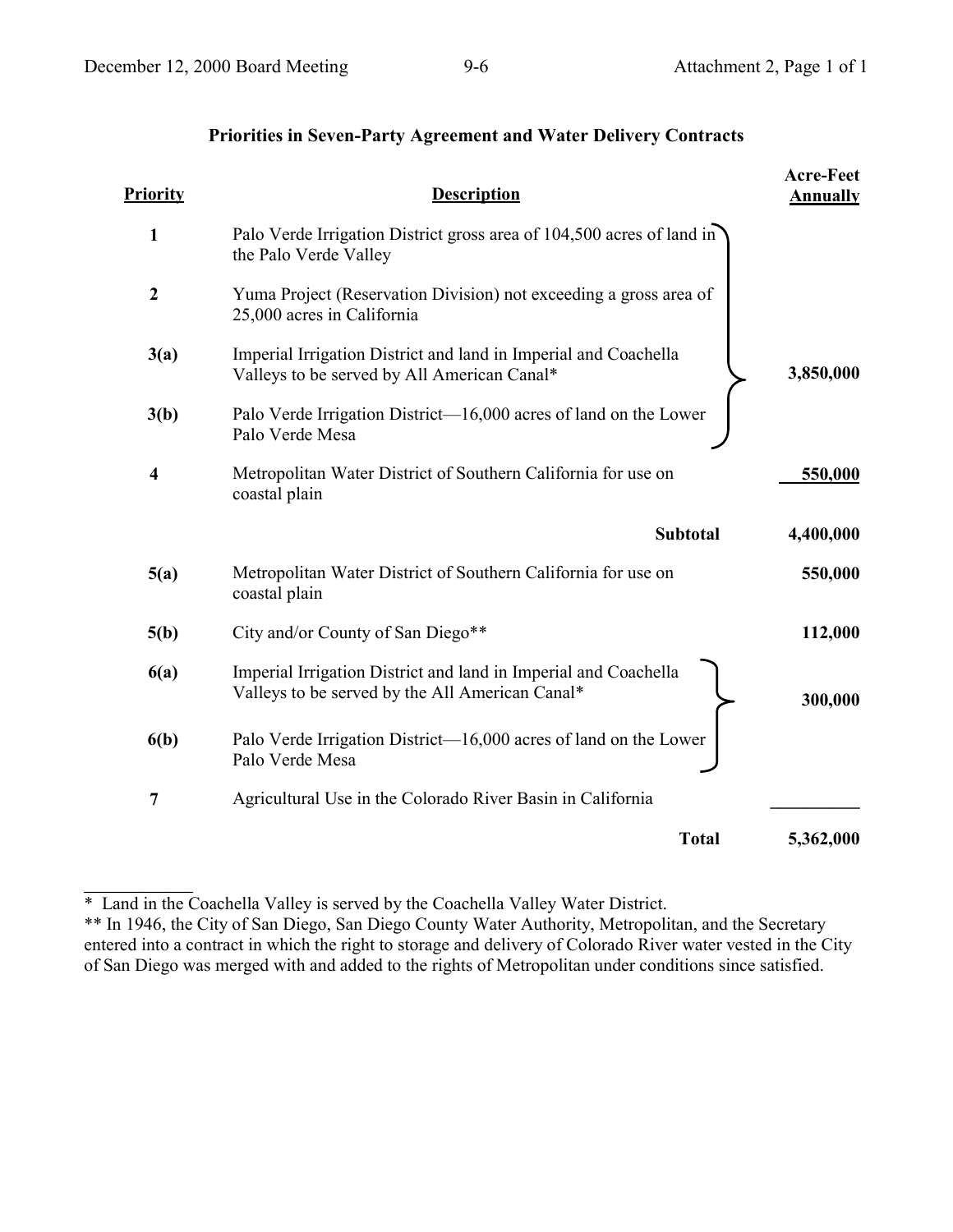## **Conditions Precedent**

- 1. Completion of appropriate environmental reviews and arrangements made for any required mitigation;
- 2. receipt of a "no surprises" assurance with respect to Endangered Species Act compliance for the 200,000 acre-feet per year of water acquired by SDCWA from IID, and for the 100,000 acre-feet per year of water to be acquired by CVWD from IID and for which MWD has an option to use if not utilized by CVWD;
- 3. appointment of an independent panel to provide recommendations to the Secretary regarding whether use on the Yuma Island is charged to the second priority;
- 4. adoption and implementation of standards and procedures for decree accounting by Reclamation for annual consumptive use by Priorities 1, 2, and 3b which uses a 25-year running average or an actual annual consumptive use;
- 5. adoption and implementation of standards and procedures for an inadvertent consumptive use, overrun, and payback program by Reclamation, acceptable to IID, CVWD, and MWD;
- 6. agreement by Reclamation to develop a process for establishing a statistically significant trend test for increases in use by the holders of the  $1<sup>st</sup>$ ,  $2<sup>nd</sup>$ , and 3b priorities;
- 7. recognition that the 1998 IID/SDCWA Transfer Agreement must go forward;
- 8. waiver by SDCWA of any rights under the 1998 IID/SDCWA transfer agreement with respect to conserved water that may be acquired by MWD;
- 9. concurrence that should IID transfer less than 200,000 acre-feet per year to SDCWA, but later make available additional conserved water for transfer to SDCWA, MWD agrees to exchange such water up to a total of 200,000 acre-feet per year;
- 10. annual repayment installments provided in section 102(b) of the Colorado River Basin Salinity Control Act dealing with the lining of the first 49 miles of the Coachella Canal shall continue to be non-reimbursable;
- 11. implementation of Lake Mead interim surplus guidelines acceptable to MWD;
- 12. completion of negotiation of San Luis Rey Indian Water Rights Settlement water arrangements;
- 13. agreement with PVID relative to the use of conserved water from lining of the All American and Coachella Canals, expansion of use on the Palo Verde Mesa, and rights to  $6<sup>th</sup>$  priority water;
- 14. receipt of state and federal approvals and permits required for the implementation of all of the Quantification Settlement water budget components;
- 15. ratification, execution, and delivery by the districts of all legal documents and agreements necessary to implement the Quantification Settlement; and
- 16. execution by IID and CVWD of an agreement regarding the sharing of liability in Salton Sea flooding cases.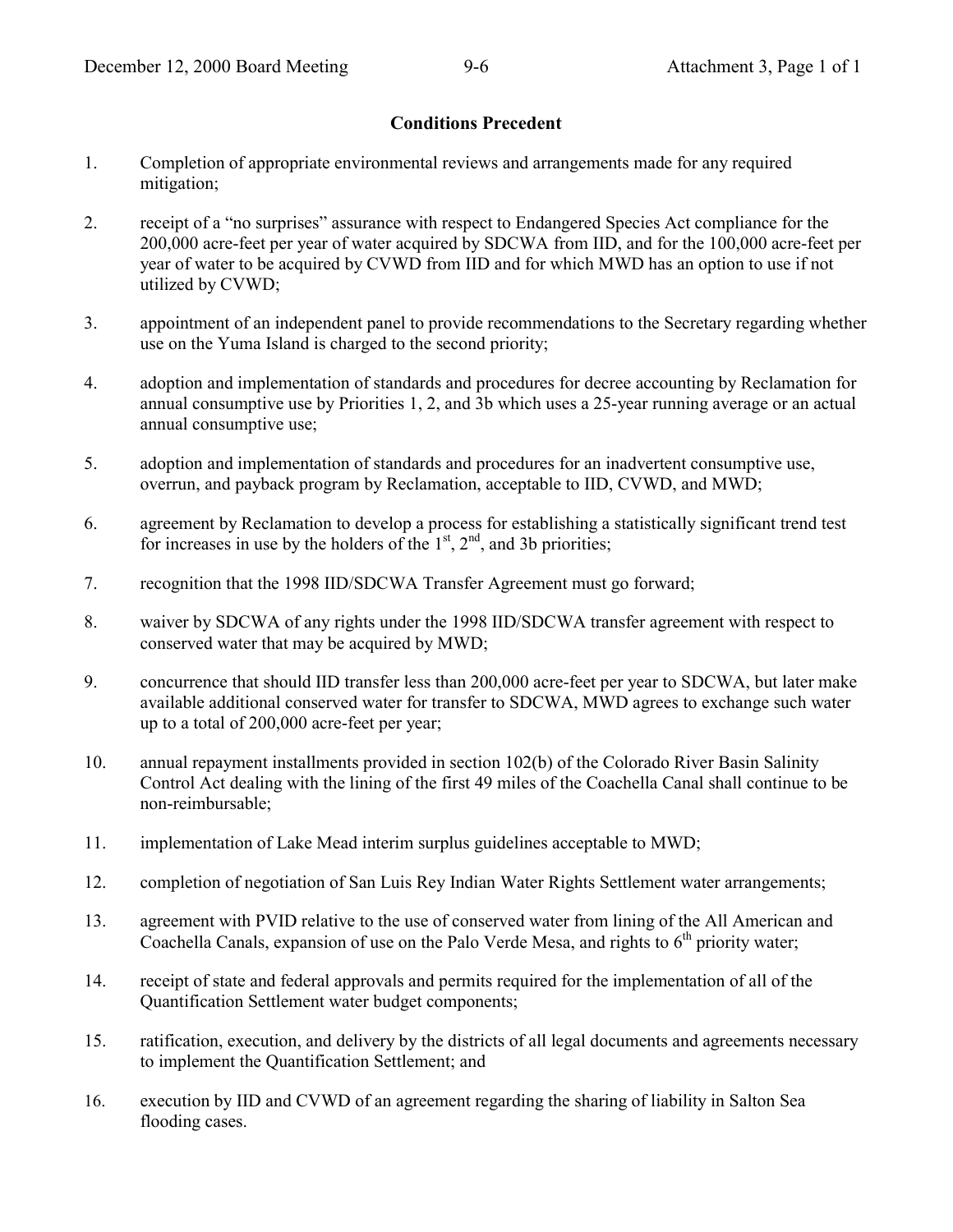### IMPERIAL IRRIGATION DISTRICT RESOLUTION COACHELLA VALLEY WATER DISTRICT RESOLUTION \_\_\_ THE METROPOLITAN WATER DISTRICT OF SOUTHERN CALIFORNIA RESOLUTION\_\_\_

## JOINT RESOLUTION OF THE BOARDS OF DIRECTORS OF THE IMPERIAL IRRIGATION DISTRICT, COACHELLA VALLEY WATER DISTRICT, AND THE METROPOLITAN WATER DISTRICT OF SOUTHERN CALIFORNIA AUTHORIZING THE RELEASE OF THE PROPOSED QUANTIFICATION SETTLEMENT AGREEMENT FOR PUBLIC REVIEW

WHEREAS, on October 15, 1999 the negotiating teams for the Imperial Irrigation District, Coachella Valley Water District, The Metropolitan Water District of Southern California (collectively, the Districts), and the State of California signed the Key Terms for Quantification Settlement (Key Terms);

WHEREAS, on October 18, 1999 the respective Boards of Directors of the Imperial Irrigation District, and Coachella Valley Water District released the Key Terms for Quantification Settlement (Key Terms) as the basis for obtaining public input and completing a Quantification Settlement Agreement among the Districts;

WHEREAS, on October 18, 1999 the Board of Directors of The Metropolitan Water District of Southern California authorized the use of the Key Terms as the basis for completing a new Quantification Settlement Agreement among the Districts;

WHEREAS, the Related Agreements to the Quantification Settlement Agreement refers to the Acquisition Agreements, the Allocation Agreement, the Implementation Agreement, the amendment to the IID/MWD 1988 Agreement, the 1989 Approval Agreement, the CVWD/MWD Supplemental Agreement, and any other agreements, amendments and waivers entered into or adopted by or with the written consent of all Parties in connection with this Agreement and the Acquisition Agreements;

WHEREAS, the Quantification Settlement Agreement and Related Agreements are intended to further California's Colorado River Water Use Plan, resolve long-standing water use and water right disputes, enhance water supply reliability, improve water use efficiencies and implement water conservation efforts, promote water storage and conjunctive use programs, foster interagency cooperation in meeting the Districts' joint water supply and management needs, and seek to improve management of the Colorado River reservoirs;

WHEREAS, a Program Environmental Impact Report for Implementation of the Quantification Settlement Agreement (Program EIR) is being jointly prepared by the Districts and the San Diego County Water Authority to assess the environmental impacts of the Quantification Settlement Agreement and Related Agreements pursuant to the California Environmental Quality Act;

WHEREAS, given the importance of this matter to the Districts, The Metropolitan Water District of Southern California's member public agencies, and the public, it is appropriate to consider release of the proposed Quantification Settlement Agreement, Implementation Agreement, and the three basic Acquisition Agreements at this time, prior to completion of the associated environmental reviews, for the purpose of providing interested parties the opportunity to review these proposed agreements before the environmental documents are released for public review;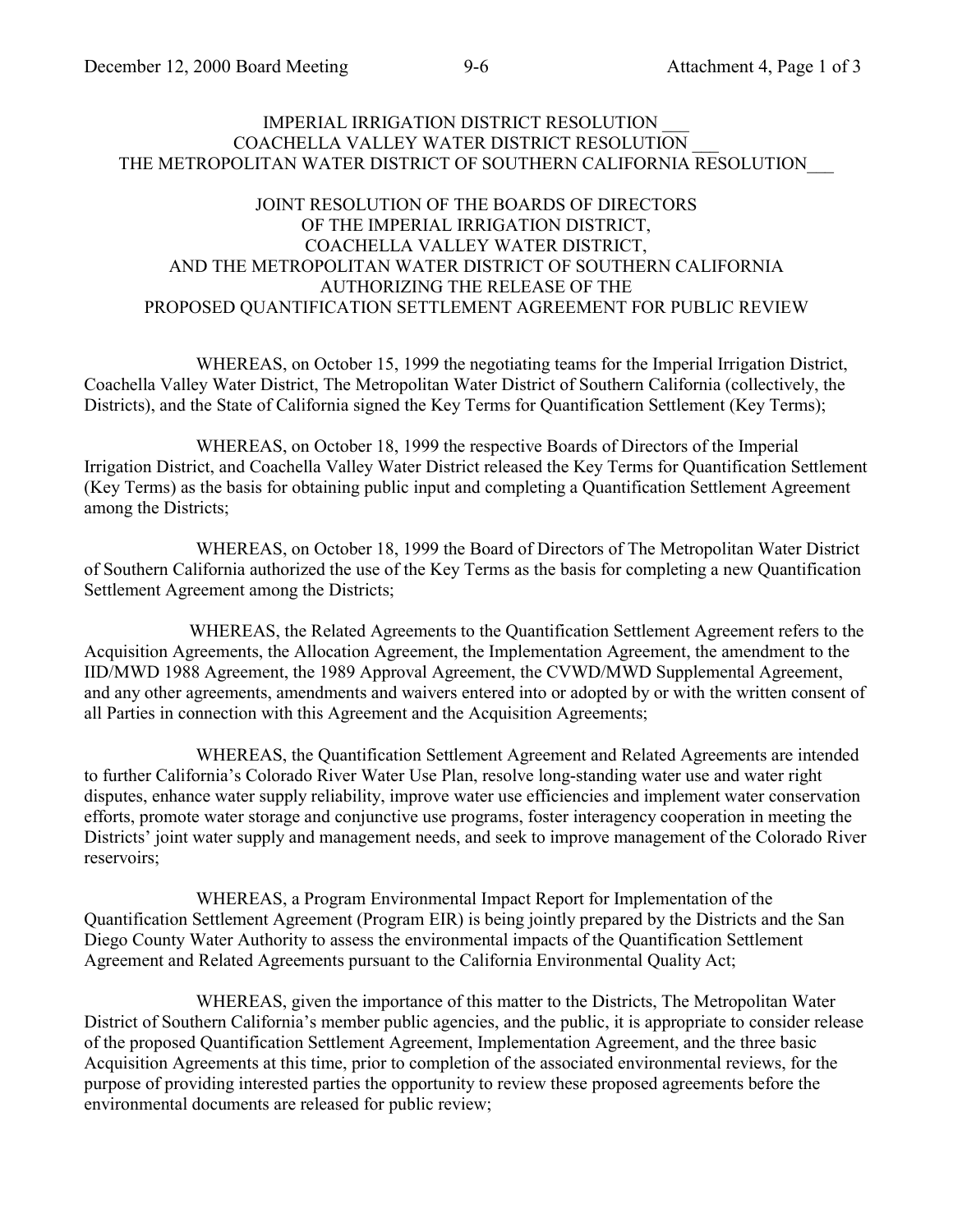WHEREAS, the Districts remain committed to continuing to use their best efforts for the timely completion of the environmental reviews and conditions precedent associated with the Quantification Settlement Agreement and Related Agreements, including necessary approvals and permits;

WHEREAS, upon completion of the environmental reviews, conditions precedent, and public review of the Agreements, and if found appropriate at that time based on such completion, the Districts will seek the timely, cooperative implementation of the components of the Quantification Settlement Agreement and Related Agreements consistent with California's Colorado River Water Use Plan; and

NOW, THEREFORE, BE IT RESOLVED respectively by the Boards of Directors of the Imperial Irrigation District, Coachella Valley Water District, and The Metropolitan Water District of Southern California, that the foregoing recitals are true and confirm the good faith commitment of the Districts:

BE IT FURTHER RESOLVED that the proposed Quantification Settlement Agreement, Implementation Agreement, and the three basic Acquisition Agreements are hereby released for public review with comments to be accepted by the Districts' respective General Managers through the close of the public comment period on the respective environmental reviews and that each Board directs its respective General Manager to continue to work expeditiously to fulfill the various conditions precedent to the Quantification Settlement Agreement and Related Agreements to enable each Board to consider them for final action at the earliest possible date;

BE IT FURTHER RESOLVED that the other proposed Related Agreements be released for public review at the earliest possible date;

AND BE IT FURTHER RESOLVED that Secretary of the Interior, Bruce Babbitt, Deputy Secretary of the Interior, David Hayes and the Director of the California Department of Water Resources, Thomas Hannigan are to be commended for their efforts in assisting the Districts in reaching a significant milestone in the development of solutions to California's Colorado River water use issues;

AND BE IT FURTHER RESOLVED that certified copies of this resolution be sent to the Secretary of the Interior, the Deputy Secretary of the Interior, the Director of the California Department of Water Resources, and the Executive Director of the Colorado River Board of California.

WE HEREBY CERTIFY, that the foregoing is a full, true and correct copy of a joint resolution adopted by the Boards of Directors of the Imperial Irrigation District at its meeting held December \_\_, 2000, the Coachella Valley Water District at its meeting held December \_\_, 2000, and The Metropolitan Water District of Southern California at its meeting held December 12, 2000.

 $\mathcal{L}_\text{max}$  , where  $\mathcal{L}_\text{max}$  is the set of the set of the set of the set of the set of the set of the set of the set of the set of the set of the set of the set of the set of the set of the set of the set of the se Board President Imperial Irrigation District

**Secretary** Imperial Irrigation District

 $\mathcal{L}_\text{max}$  , where  $\mathcal{L}_\text{max}$  is the set of the set of the set of the set of the set of the set of the set of the set of the set of the set of the set of the set of the set of the set of the set of the set of the se

 $\mathcal{L}_\text{max}$ 

Secretary Coachella Valley Water District

 $\mathcal{L}_\text{max}$